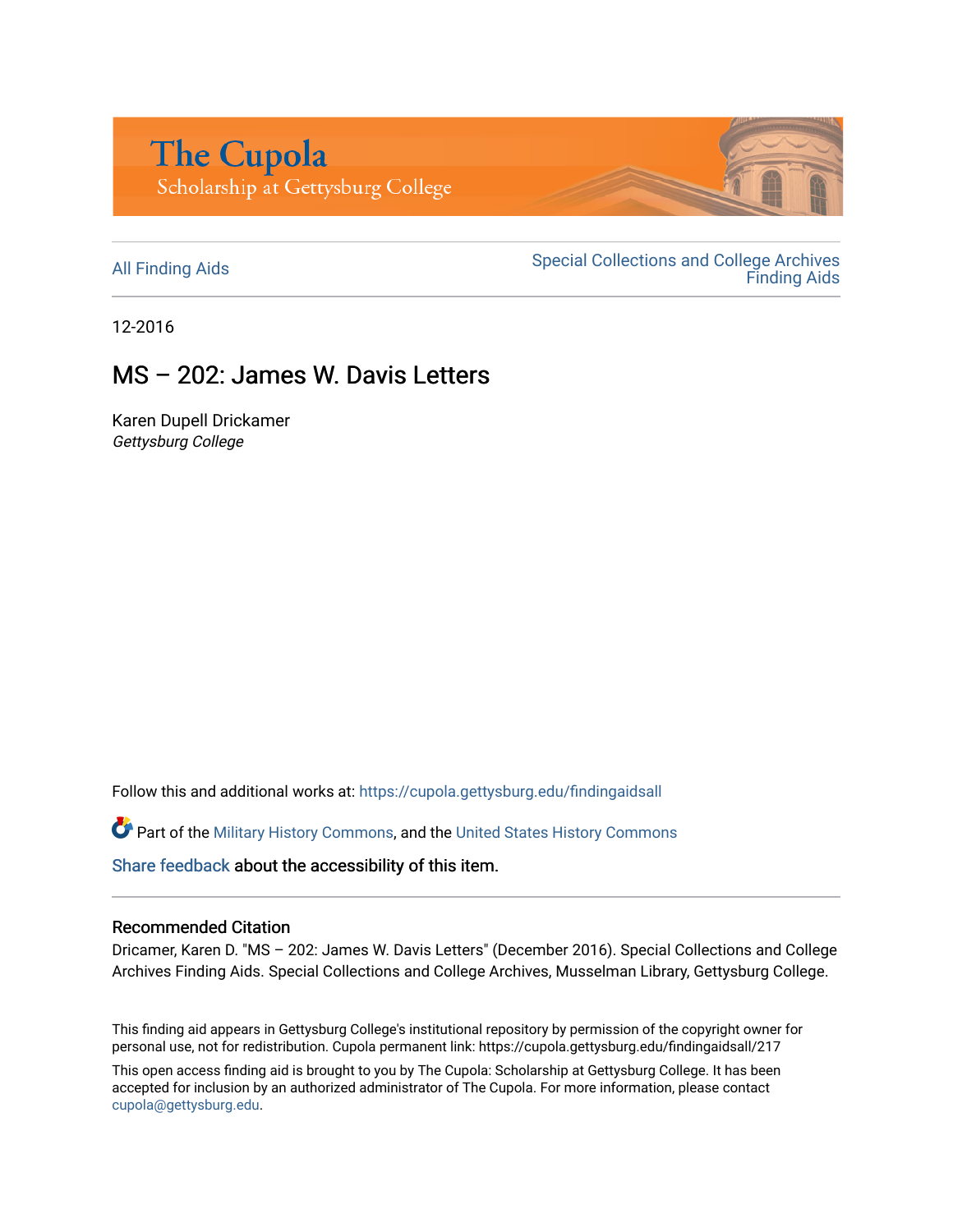### MS – 202: James W. Davis Letters

#### **Description**

The bulk of the collection consists of 23 letters by James W. Davis (1965-1968) from Vietnam, to his wife, Janet W. Davis, Miami, Florida (Series I). Letters from Janet W. Davis home from Europe in 1951 and Hong Kong and Bangkok in December of 1958 (Series II), help to fill in biographical information. Series II contains four letters from various people to either James or both James and Janet. The collection also consists of news clippings and ephemera sent home by James in his letters (Series IV). James did not place a date on his letters, only the day and time. Dates were determined by a few attached envelopes and/or events described when possible. Ephemera and news clippings had been removed from some envelopes prior to purchase.

Special Collections and College Archives Finding Aids are discovery tools used to describe and provide access to our holdings. Finding aids include historical and biographical information about each collection in addition to inventories of their content. More information about our collections can be found on our website [https://www.gettysburg.edu/special-collections/collections/.](https://www.gettysburg.edu/special-collections/collections/)

#### Keywords

Air America, letters, aerial operations

#### **Disciplines**

History | Military History | United States History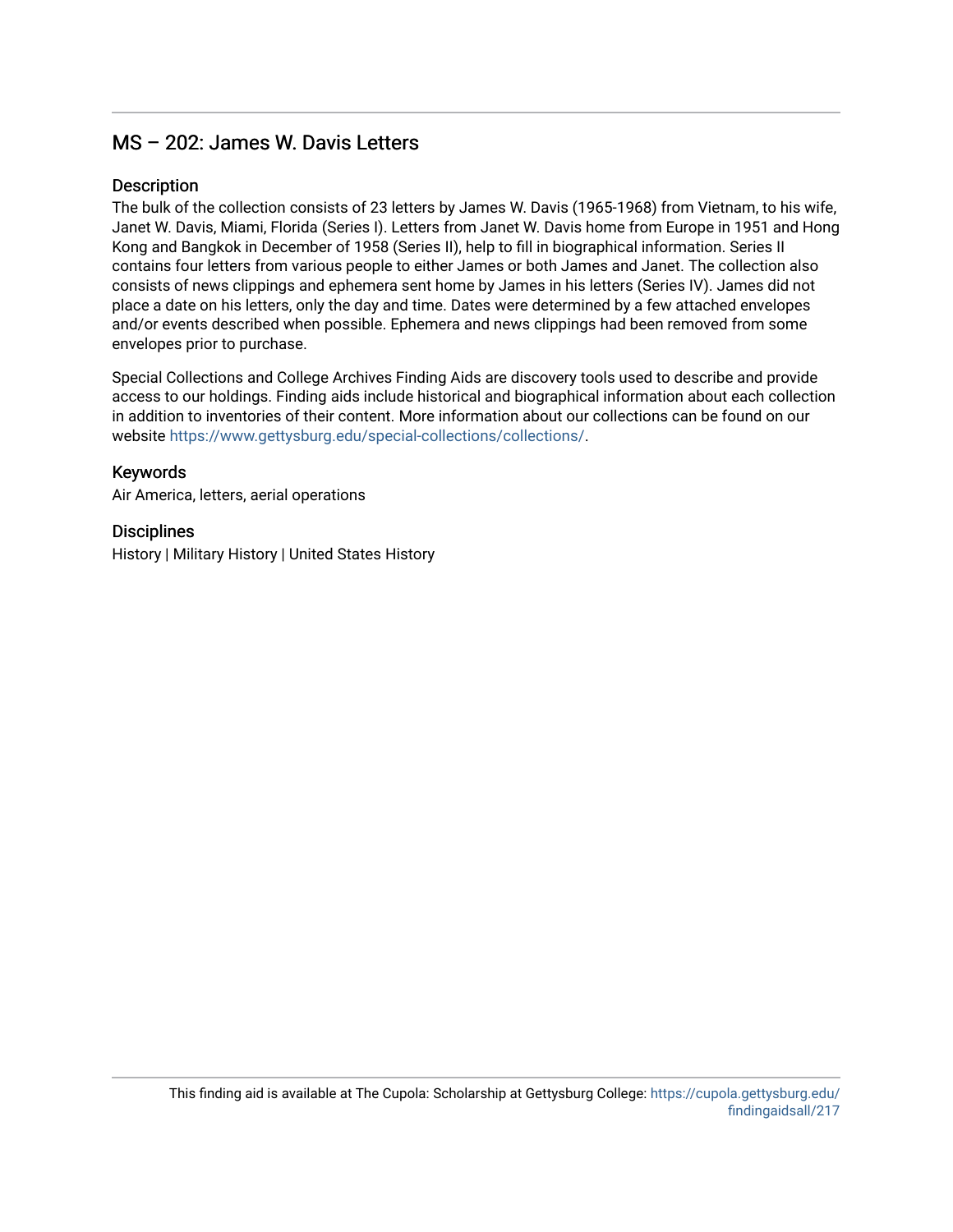

# **Guide to the**

**\_\_\_\_\_\_\_\_\_\_\_\_\_\_\_\_\_\_\_\_\_\_\_\_\_\_\_\_\_\_\_\_\_\_\_\_\_\_\_\_\_\_\_\_\_\_\_\_\_\_\_\_\_\_\_\_\_\_\_\_\_\_\_\_\_\_\_\_\_\_\_\_**

## **MS:202 James W. Davis Letters**



**Karen D. Drickamer December, 2016**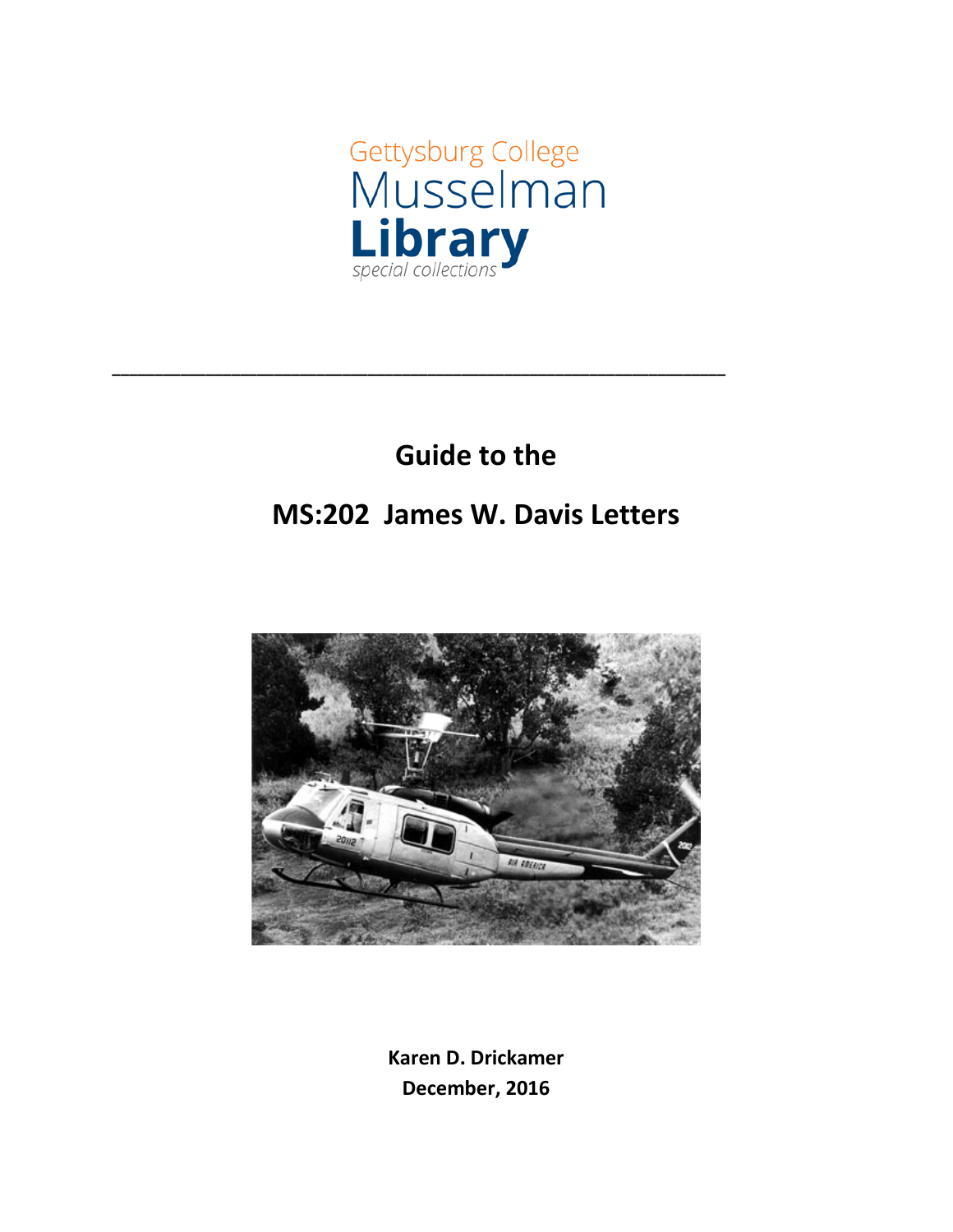#### **MS – 202: James W. Davis Letters**

(1 box, .33 cu. Ft.) Inclusive Dates: 1951 - 1968 Bulk Dates: 1966-1968

Processed by: Karen D. Drickamer, December 2016

**Provenance**: Purchased from Michael Brown Rare Books

#### **Biographical Note:**

James Walter Davis was born in 1910, enlisted in the Army in 1930, completed his Basic training at Greenwood, Mississippi, and was assigned to Army Field Artillery. He really wanted Air Corps so he went to night school. He was eventually received into Cadet Training for the Army Air Corps at Mitchell Field, Long Island, New York, and graduated from Craig Field, Selma, Alabama. He became a flight instructor and instrument instructor piloting B24s and C-54s. By 1942, the Army had created Air Transport Command (ATC), which was the first service able to deliver supplies and equipment to combat theaters around the world by air. At its height in August 1945, ATC operated more than 3200 transport aircraft and employed 209,000 personnel. James Davis flew for ATC in Europe, Egypt, India, China, and Brazil. He resigned as a major in 1946 to return home to help his ailing mother. Shortly after her death, James reenlisted in the Army Air Force as a Sergeant Major. He married Janet Wilcox in 1947. By the time of the Berlin Air Lift (1948-49), James was once again a commissioned officer with the rank of major. He served in Germany for 3 years, stationed at Furstenfeldbruck AFB ("Fursty") near Munich.

Davis returned to the States on detached service, flying for Capital Airways, (a primary civilian carrier for the military's Logistic Air Support (LOGAIR) program) flying cargo for the CIA. Following after-hours instruction in helicopter piloting, he became a highly qualified helicopter pilot and a flight instructor for Southern Airways Flight School for Air Force cadres. James retired from the US Air Force as a Lt. Col. in 1958. He moved his family to Lakeland, Florida, and flew helicopters for Publix Markets. His ship crashed during a flight from Lakeland to Clearwater, and he suffered severe back injuries and a broken leg, injuries that continued to plague him for years. *(Naples Daily News.* Sunday, March 16, 1975. p. 58.)

In August of 1965, James joined Air America as a civilian pilot, stationed in Saigon, Vietnam, flying Bell UH-1 helicopters. He was First Officer until he resigned on 27 December, 1968, at age 58. (Private correspondence, **Patrizia Nava, Eugene McDermott Library, The University of Texas at Dallas, 18 Nov. 2016.)**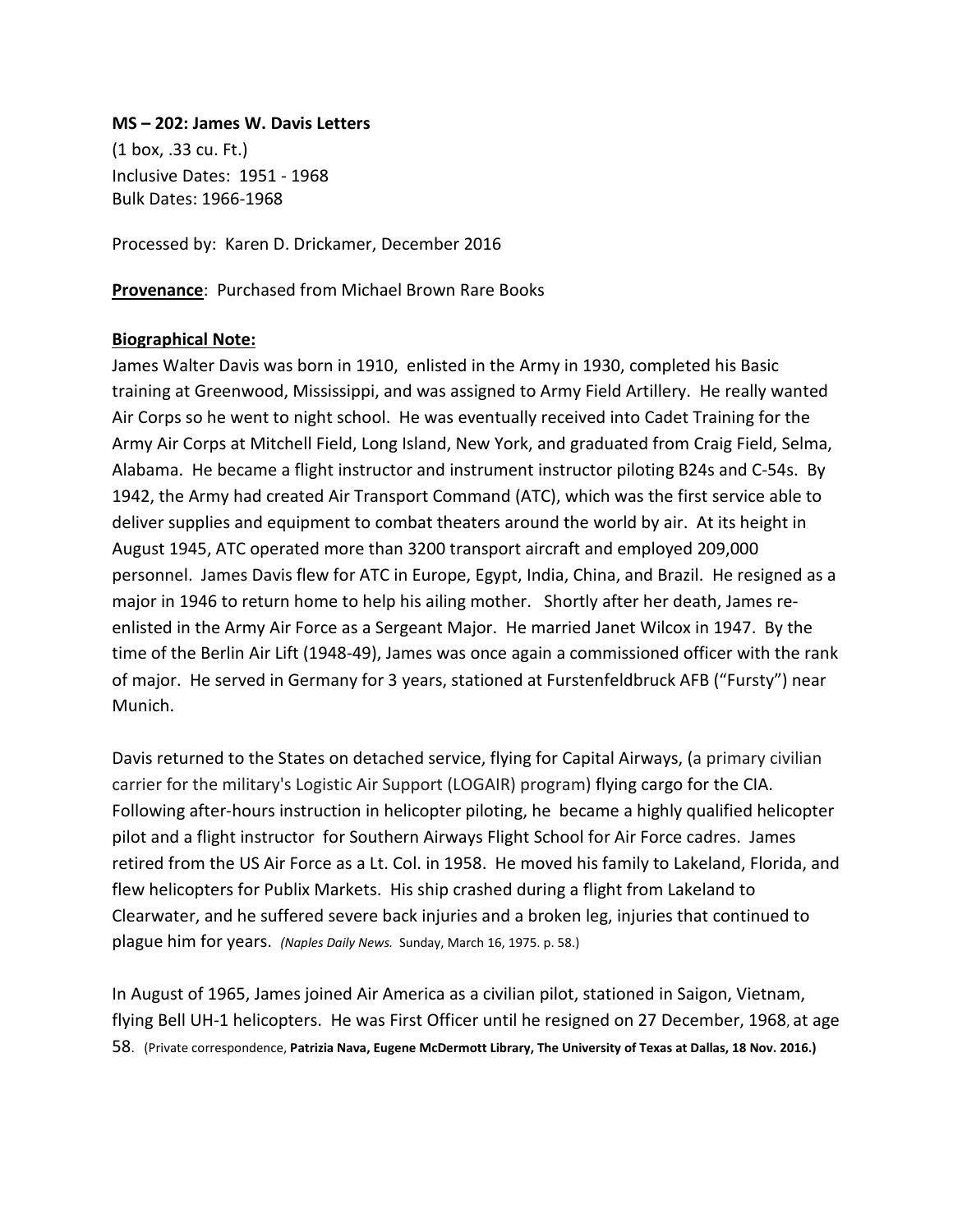#### **Historical Note :**

Within a year after the war against the Japanese ended, a Chinese/American company, Civil Air Transport, supported the Chinese National Government during their combat actions against the Communist Chinese by flying troops, supplies and munitions to Nationalist forces on mainland China. When the Nationalist China forces were defeated in 1949, the airline evacuated thousands of Chinese Nationals to the island of Taiwan. The outbreak of the Korean War in June 1950 spurred the CIA to acquire Civil Air Transport and the company was reorganized as CAT Incorporated, ostensibly a private enterprise, but actually CIA's new aviation arm. In 1958, CAT was reorganized as Air America and provided CIA with supply and covert mission support flights, as well as search and rescue capabilities, during the war in both Laos and South Vietnam. By 1962, the airline was moving and extracting troops and personnel from the war zone as well as providing support for several foreign governments involved in the war. It also transported refugees and took photos that would be used to further intelligence information.

The pilots and support personnel came from all aviation sources to include every branch of the US military. The airline flew the combination of fixed-wing aircraft and helicopters because of the many varied, dangerous and unforgiving landing spots carved out of jungle and mountain sides. They flew cargo of food, mail, cement, roofing material, sedated animals, and gasoline. They were a patriotic and professional group, and although civilians, they operated in combat areas and risk was all in a day's work.The crews displayed outstanding skill and boundless courage day and night, in monsoons, and in continuous dangerous all weather operations. The pilots were not required to fly to the rescue of military personnel in distress or place their lives in danger and received no compensation for their efforts and often lost wages because of their actions. Air America lost 240 pilots and crew to hostile fire.

During the Fall of Saigon in April 1975, around 100 Marine, Air Force, and Air America choppers, took part in in Operation Frequent Wind and evacuated an estimated 7,000 Americans and South Vietnamese out of Saigon in less than 24 hours. Air America was disbanded in 1976.

#### **Scope and Content Notes**

The bulk of the collection consists of 23 letters by James W. Davis (1965-1968) from Vietnam, to his wife, Janet W. Davis, Miami, Florida (Series I). Letters from Janet W. Davis home from Europe in 1951 and Hong Kong and Bangkok in December of 1958 (Series II), help to fill in biographical information. Series II contains four letters from various people to either James or both James and Janet. The collection also consists of news clippings and ephemera sent home by James in his letters (Series IV). James did not place a date on his letters, only the day and time. Dates were determined by a few attached envelopes and/or events described when possible. Ephemera and news clippings had been removed from some envelopes prior to purchase.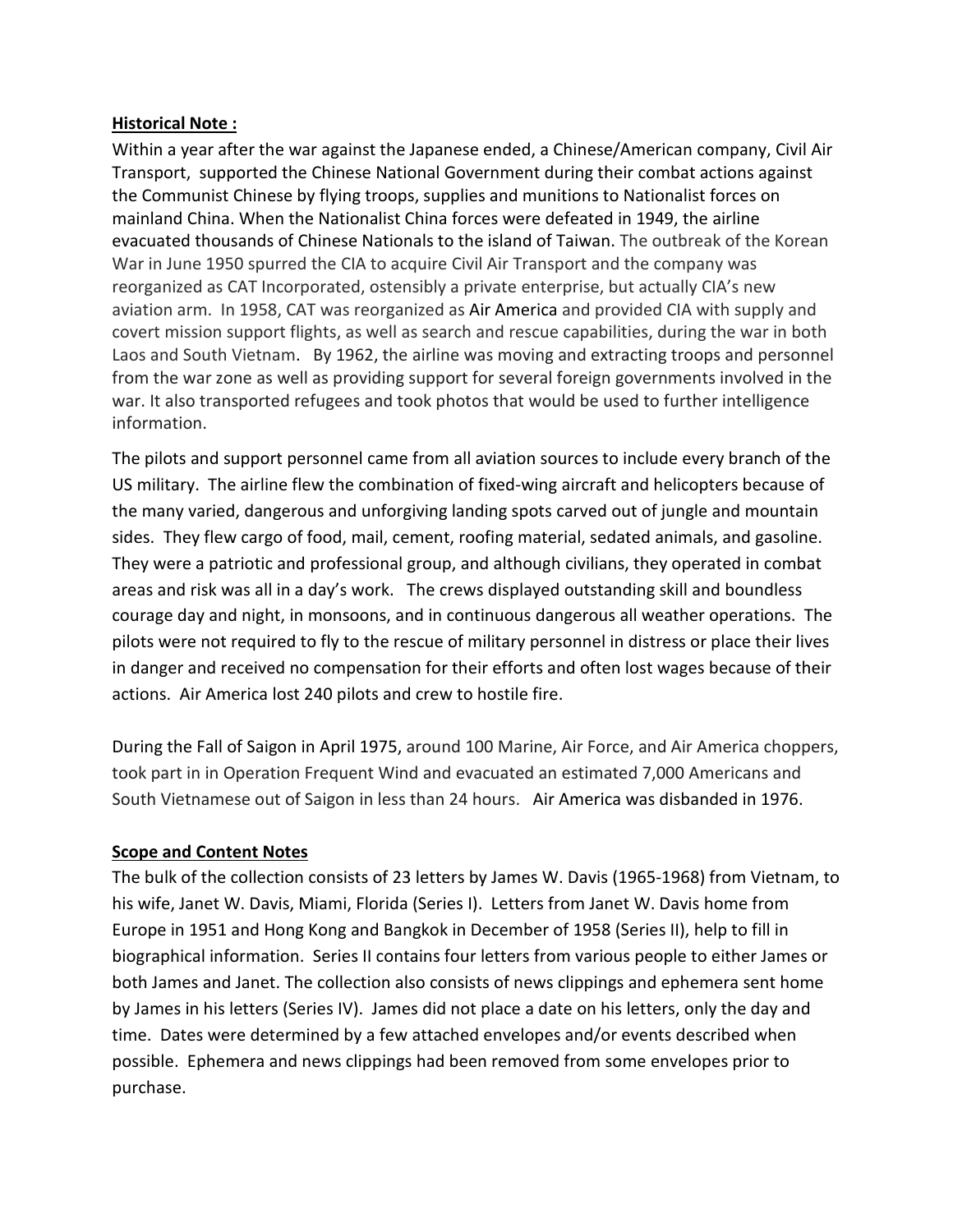#### **Subjects**

Air America [Vietnam War, 1961-1975](http://library.gettysburg.edu/search?/dvietnam+War/dvietnam+war/1%2C325%2C2112%2CB/exact&FF=dvietnam+war+++++1961+++++1975&1%2C237%2C/indexsort=-) Vietnam War, 1961-1975 -- Aerial [operations,](javascript:__doLinkPostBack() American

#### **Box 1**

1/1 Inventory and Research Notes

#### **Series I**: Letters, James W. Davis to Janet W. Davis

- 2 1966 Feb 5 Saturday afternoon 2:00. Has 28:30 hours so far. Going to Pleiku tomorrow. Nha Trang [Air Base] is a resort; house ½ block from beach; has a cross-bow from mountain tribe; handed out Christian tracts.
- 3 1966 Mar 11 Friday 11:15pm Just returned [to Saigon], flying to DaNang [Air Base] tomorrow; heard about the acquittal of Melvin L. Powers & Candace Mossler on the radio.
- 4 1966 Apr Sunday 8:30 Flying a Bell UH-1 Helicopter (Huey); making model for son Steve.
- 5 1966 Apr Tuesday 8:10 Birthday cards and gifts; some letters not getting home; not able to go home in June, will try for December; Pilot Peeves brought his family back with him; customer promised Chi-Com sub machine gun they captured.
- 6 1966 Apr Thursday 8:30 Flew 10 hours yesterday, six hours today; engine burning too much oil, bringing up another ship tomorrow; flew reconnaissance near Dalat Camly, looking for good helicopter pad sites in mountains w/3 majors and a captain; VC have held area for a long time; an operation has begun; flew down to Ban Me Thout [Airfield], saw water buffalo & elephants; nice and quiet here compared to traffic in Saigon; first 8 months is almost over.
- 7 1966 Apr 12 Tuesday afternoon 3:30 Mentions [Buddhist] demonstrations; not as bad as papers make out; Americans stay clear; getting a Browning 9mm automatic and a Swedish K sub-machine gun; has given away many guns to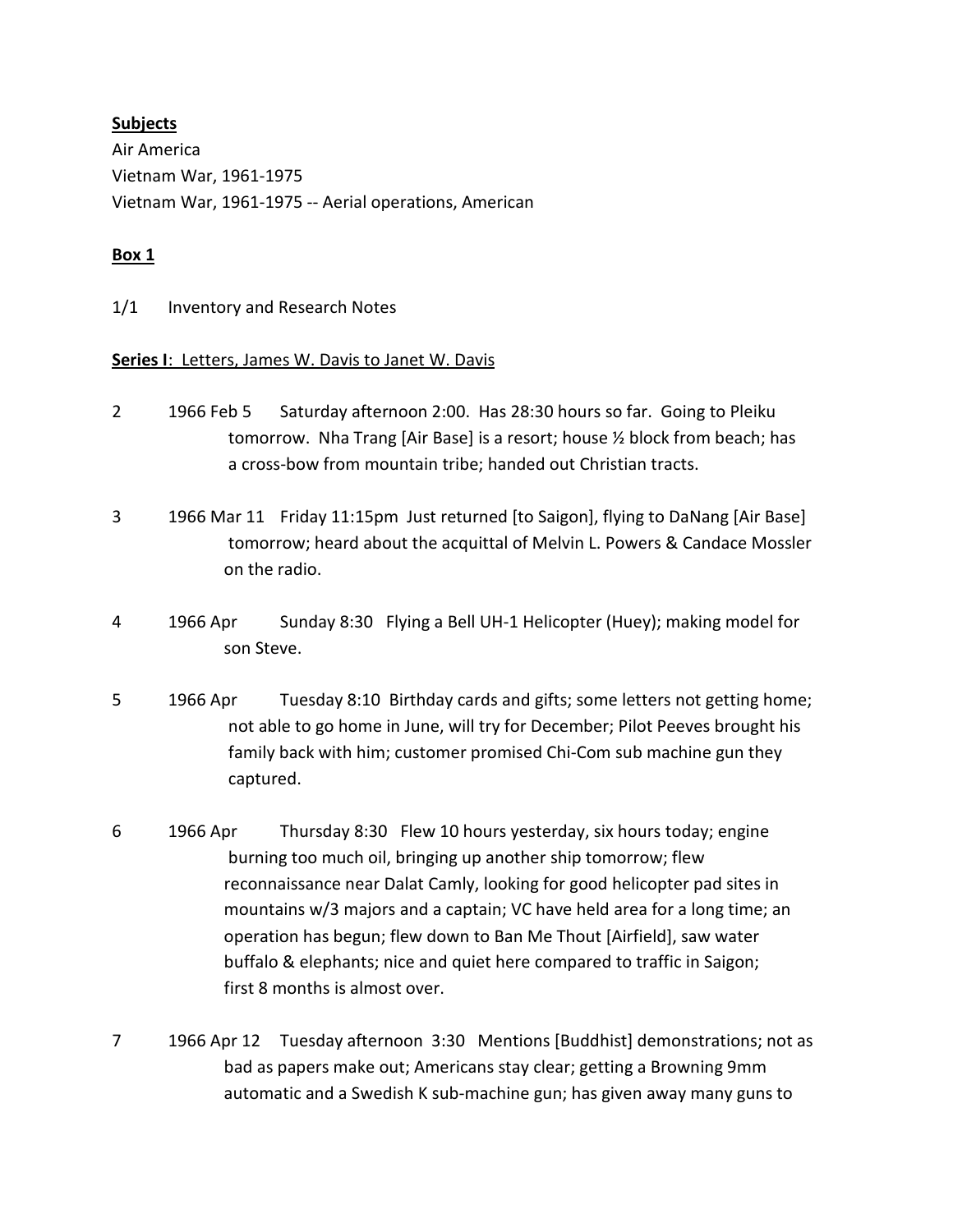fellows who need them; including a carbine to a surgeon; ate at My Canh [floating restaurant on the river in Saigon rebuilt after 1965 bombing].

- 8 1966 Apr 15 Friday morning 10:00 [Roomate and Missionary] Lynn [Yokum] went to Cam Ranh [Air Base] to hold services; things have died down here as decision was made to hold general elections in 3-5 months for a civil government; Vietnamese are a corrupt people; [12 Apr 1966] attack on Tan Son Nhut [main Air America station] didn't hit the Air America area.
- 9 1966 Apr 24 Sunday 7:15 Awaiting repair to helicopter at DaNang and will return to Saigon for its100 hour inspection; flying in area of Quan Ngai Province big Marine operation; ringside seat for air strikes; received a new Colt 45; Buddhists still trying to stir things up; infiltrated with communist agitators; US fed up; let the Catholics and Buddhists argue it out; \$17M a day in aid; money all goes to wealthy; the city is off limits to military but Air America pilots are civilians and live in town.
- 10 1966 May Thursday 10:00 [Church of Christ Missionary [and housemate] Phil Carpenter is marrying a Vietnamese girl in 60 days; looking for Baptist missionaries.
- 11 1966 May 13 Friday 8:50 Bought a Lambretta scooter; going to Nha Trang next week for a few days.
- 12 1966 May Sunday 8:30 Charlie Davis from Manila there to preach for the revival; switching to Baptist Church now that not living with Church of Christ people; bruised "new" bone in leg; expecting new ships June  $1<sup>st</sup>$ .
- 13 1966 Jun 23 Thursday 10:30 8 straight days and still 10 hours ahead of everyone else; AA's helicopters arrived today (Bell 205 Hueys) but can't be unloaded until \$300,000 is paid to Vietnamese government for import tax; these are the helicopters used to deliver \$17M a day in aid; explains Buddhist-Catholic problem, discrimination and suspicions; Diem government corruption, Gen. Ky; and the Vien Hoa Dao pagoda [Buddhist headquarters].
- 14 1966 Jul 11 Monday afternoon 2:30 Disgusted with the Vietnamese people and their corruption; Madam Ngu stole, transferred, confiscated money earmarked for schools and built Catholic churches; present government no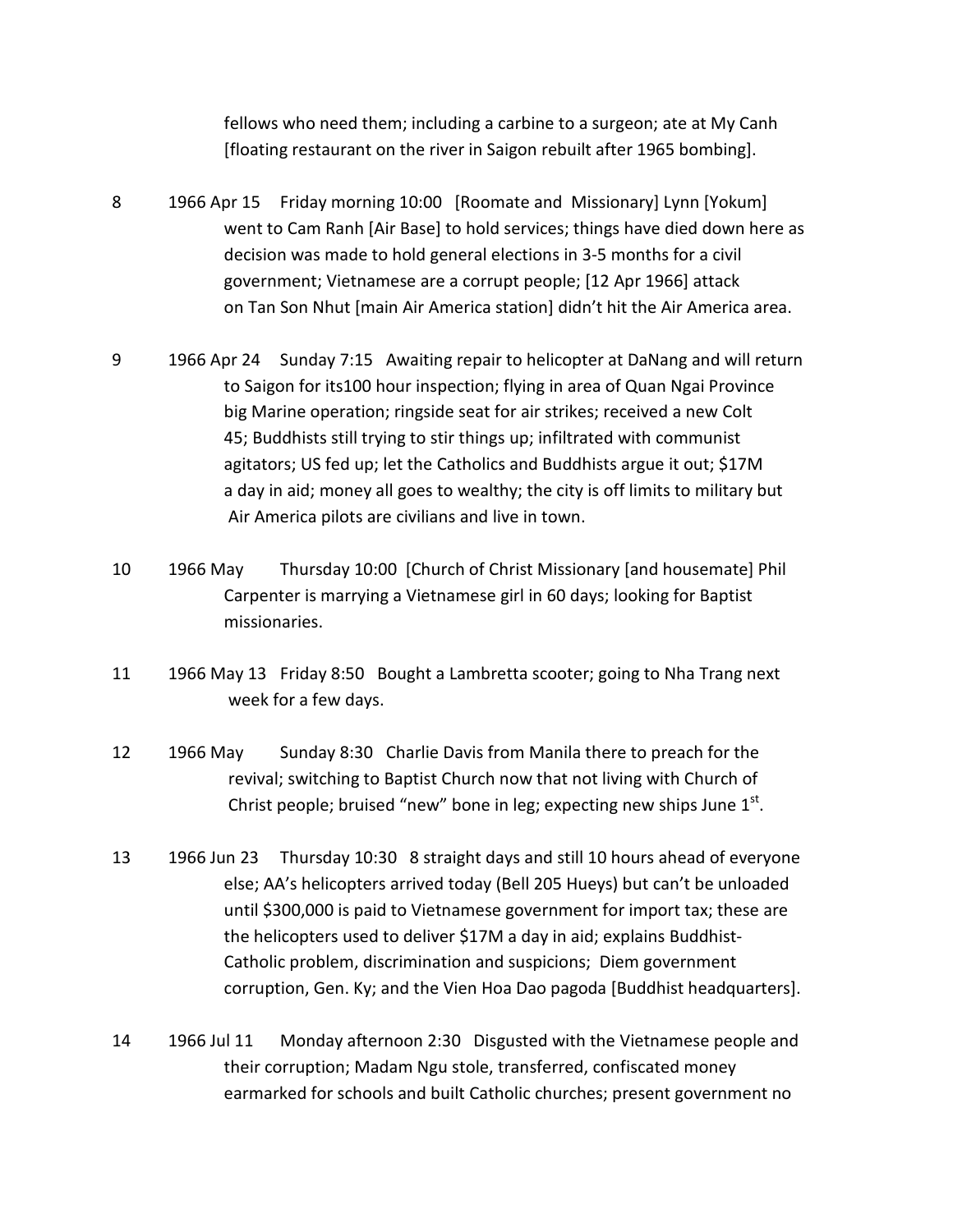better; aid never gets to the people who need it; promised a 38 caliber revolver, Cobra model, Hammerstein automatic, a Browning 25 automatic and given 2 different models of the Chi Com Model K-50 sub machine guns and a Mauser rifle (believed to be furnished to the VS by the Russians); wants to be a blood brother to the Montagnard tribe and have a bracelet to wear on his right arm as it is the best insurance to have in case he goes down in the mountains; 2000 ARVN including six generals deserted (with guns) and joined the Buddhist struggle group and took the city of DaNang; the war against the VC is going more our way; planning on going home January 15.

- 15 1966 Sep 28 Monday 7:30 Flying Donald McDonald, new USAID director, tomorrow over flooded area. Air America is firm on 1000 hours per year limit; has only 240 more to get in three months; tower for TV station almost finished.
- 16 1966 Oct 8 Thursday 3:30 Helicopter in for maintenance; hauling PAT teams and supplies [Political Action Teams]; Americans part of the teams; rescued a Special Forces badly wounded soldier and came under VC fire; got a new folding stock carbine which hangs on side of seat; wear a 38 when flying and a 25 when going out at night; wants a Browning 9 mm automatic w/13 round clip; trying to get a shotgun; have given away 7 guns to military & civilian who can't get them any other way.
- 17 1966 Nov Tuesday 6:45 VIP flight to Tay Ninh [combat base] Archbishop Iakovas, head of the Green Orthodox Church of North and South America; ceremonies, teas, lunch, visits to temple and village with 8000 refugees from North Vietnam.
- 18 1967 Feb 9 Thursday afternoon 4:00 Today is Tet and I am on standby; never seen such firecrackers as late night; Buddhists set up altars outside houses with food & drinks for ancestors; they burn bright colored papers and a paper demon head on a wooden frame; firecrackers are to scare away evil spirits; sending few clippings to explain Tet.
- 19 1967 Apr 9 Sunday 7:00 Returned from DaNang; spent yesterday on the DMZ around Quang Tri where VC attacked 6 Apr; USAID & embassy houses blown up; flew Ambassador up to take a look; flew supplies & ammo to several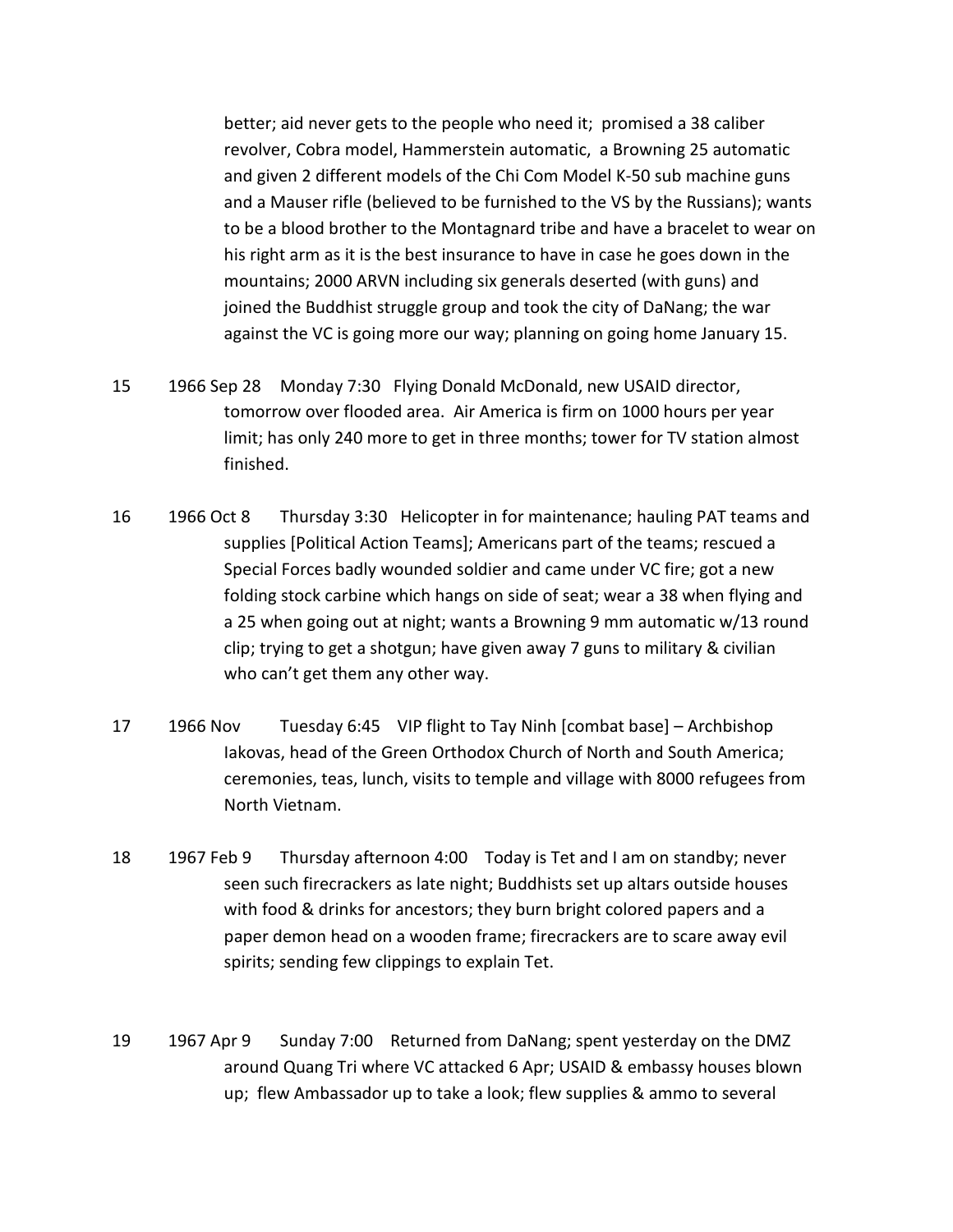outposts; flying under 1000 ft, solid overcast and snipers; depressed. Next 16 months will be hard.

- 20 1968 Sep 22 Saturday 8:00 Flew 34 hours in 4 days; new pilot Bob Mehaffey; new guns, Italian Beretta 25; got up to Tug Hoa, flew for Ray Hanchalela and got a Smith & Wesson 38 Police special; flew out of Nha Trang then Ban Me Thuot in Montagnard country; 2 Chinese captured at Special Forces Camp northwest of Kontum on Cambodian border; flew to Dak70 then to the camp; dark with 5000 ft. ceiling & 7500 ft. mountains, "blacker than the inside of your hat."
- 21 n.d. Saturday 8:00 Came up with 29 hours, leaving with 82, want 20 more this month; flew badly wounded troops out of Duc Pho yesterday, VC tried to overrun the outpost; evacuated the worst; deposit of pay in error; 4 Americans captured at Special Forces Camp at Tralong during battle; graves of 3 found, captain led away; rescue patrol ambushed; captain found edge of stream – head 20 yards away; "If I go down I won't be taken alive."
- 22 n.d. Tuesday 8:00 Back from DaNang; new pilots coming in faster than we can get rid of them; if we could get the other five ships; have 71.35 hours this month; helped young Vietnam girl get medical help; pilot injured on a motor scooter; costing him \$44/day in Army hospital; my retired ID is worth the effort and time put into earning it.
- 23 n.d. Friday 8:00 Only 30 hours this month, pay will be a little over \$1600; Vietnam captain went to Wing's office and Wing, his nephew, and interpreter left in nephew's car; no one has seen them since; kidnapped?; Leopard has been transferred to Ving Tau [Air Base]; he broke up a mountain smuggling ring and other crooked deals with narrows escapes from ambushes and snipers; transferred for his protection.
- 24 n.d. Friday Morn 10:30 Send penicillin stickers; sending papers for the car; 2 ships in for 2000 hour overhaul and 3 in for 1000 hour; still no word on Wing; mystery.

#### **Series II**: Janet W. Davis Letters

25 15 Aug 1951 Janet W. Davis to Myrtice and Paul Harrison, Georgia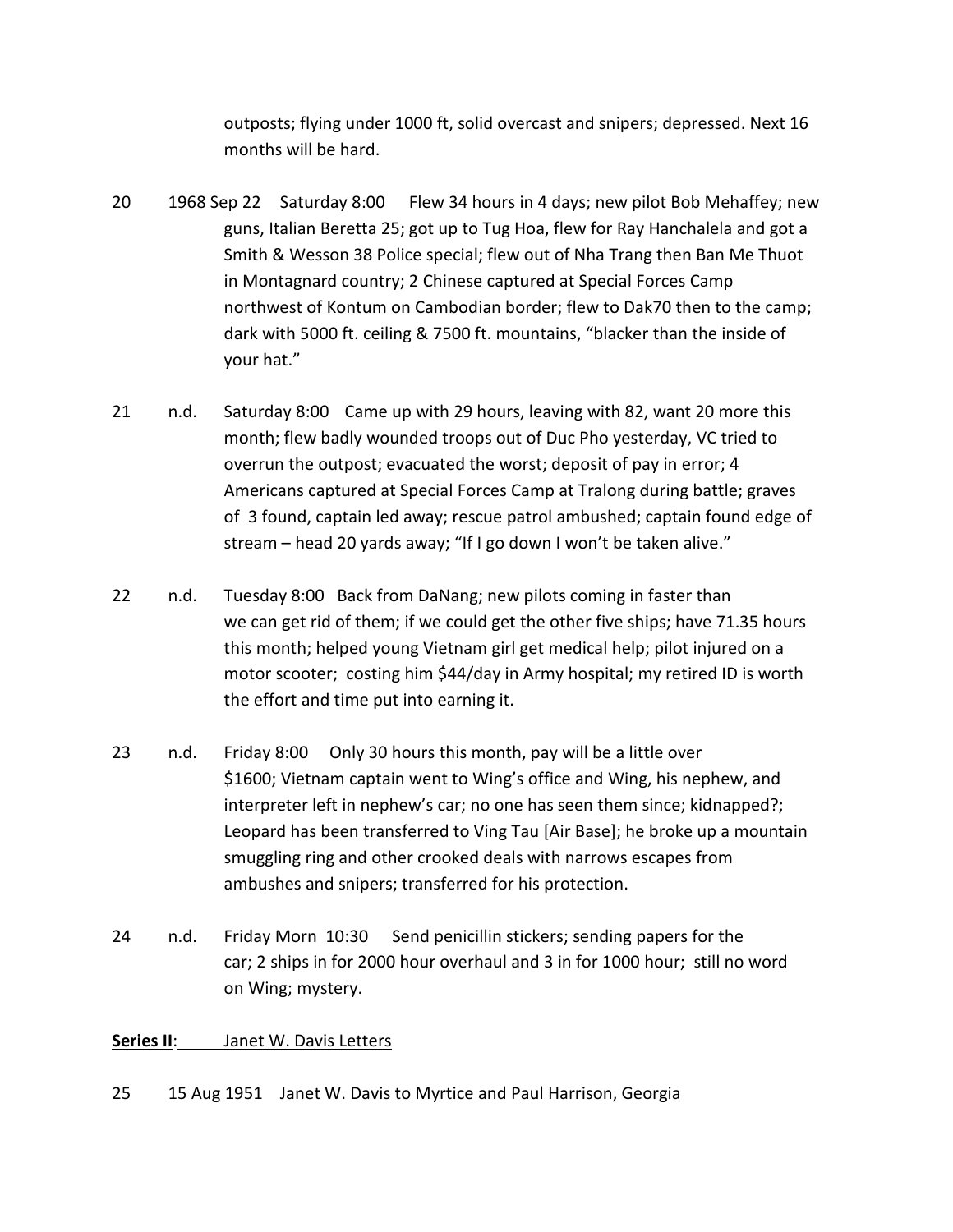| Janet, James, and daughter visiting Paris from "Fursty." |  |
|----------------------------------------------------------|--|
|----------------------------------------------------------|--|

| 26                                                |                                                         | 20 Oct 1951 Janet W. Davis to Myrtice and Paul Harrison, Georgia<br>Janet, James, and daughter visiting London from "Fursty."                                                               |  |
|---------------------------------------------------|---------------------------------------------------------|---------------------------------------------------------------------------------------------------------------------------------------------------------------------------------------------|--|
| 27                                                | Hong Kong).                                             | 1968 Dec 11 Janet W. Davis to Linda Davis Markley<br>Janet and sons, Steve and Michael, flew to Hong Kong to join James<br>for Christmas, (Miami - Atlanta - Los Angeles - Hawaii - Tokyo - |  |
| 28                                                | 1968 Dec 15                                             | Janet W. Davis to Linda Davis Markley<br>Touring the city and environs, then flying to Bangkok.                                                                                             |  |
| 29                                                | 1968 Dec 18                                             | Janet W. Davis to Linda Davis Markley<br>Staying in Bangkok; James leaving for Saigon and will return Saturday (21 <sup>st</sup> );<br>leaving on the 26 <sup>th</sup> for Taipei.          |  |
| 30                                                |                                                         | 1968 Dec 19 Janet W. Davis to Linda Davis Markley<br>Touring Bangkok; [Insert] 21 <sup>st</sup> Sat., James returned from Saigon.                                                           |  |
| 31                                                | 1968 Dec 22                                             | Janet W. Davis to Linda Davis Markley<br>Touring and visiting in Bangkok.                                                                                                                   |  |
| 32                                                |                                                         | 1968 Dec 26 Janet W. Davis to Linda Davis Markley<br>In Taipei; James is clearing up with American Air; then on to Tokyo<br>and Hawaii; James is anxious to get back to the states.         |  |
| <b>Series III:</b>                                |                                                         | Misc. letters to James and/or Janet Davis                                                                                                                                                   |  |
| 33<br>34<br>35<br>36                              | 1965 Mar 12<br>1967 Mar 7<br>1967 Mar 29<br>1967 Mar 29 | Myrtice Harrison, Cairo GA, to Janet and Family, Coral Gables FL<br>Steve, Cora Gables FL, to Jim<br>M. King, Hong Kong, to James W. Davis<br>Lloyd G. Kelley, Miami FL, to James W. Davis  |  |
| Ephemera, News clippings, Envelopes<br>Series IV: |                                                         |                                                                                                                                                                                             |  |

37 Ephemera Lynn Yokum's *News and Notes from Vietnam,* March and July, 1966